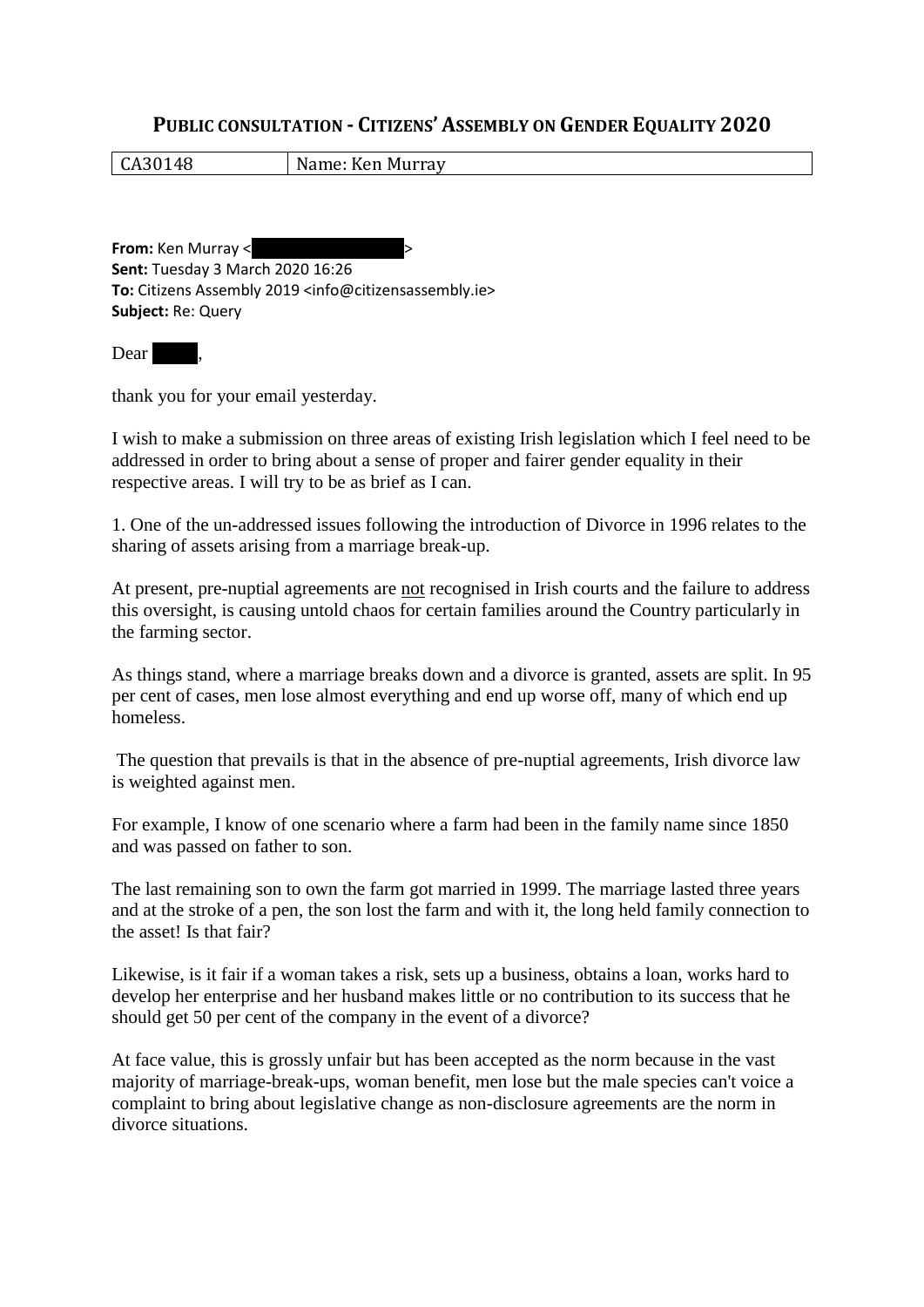By retaining the existing 'norm', Ireland is out of kilter with all western democracies and maintains a tradiitonal approach to equality that men have been the main breadwinners in a home and therefore, the female spouse must get 50 per cent of the couple's assets.

As I understand it, a Referendum will be required to bring about change in this area and I am calling for this.

I refer you to this link: [https://www.citizensinformation.ie/en/birth\\_family\\_relationships/getting\\_married/pre\\_n](https://www.citizensinformation.ie/en/birth_family_relationships/getting_married/pre_nuptial_agreements.html) [uptial\\_agreements.html](https://www.citizensinformation.ie/en/birth_family_relationships/getting_married/pre_nuptial_agreements.html)

2. The recently enacted law on prostitution in Ireland is deliberately weighted in favour of women. The new law (Criminal Law (Sexual Offences) Act 2017) clearly states that it is legal to sell sex but it is illegal to purchase it!

As 99 per cent of sex via prostitution is sold by women and purchased by men, this, in my opinion, is discriminatory as it punishes men imposes no legal punishment on women.

The evidence to hand shows that the number of prostitutes in Ireland has increased by close on 25 per cent (Escorts Ireland website) since 2017.

This is like introducing legislation that says, 'it will be legal to sell drugs but it will be illegal to buy them' which of course would be laughed at. Yet in the area of prostitution in Ireland, that's the legal process we have.

Logic in this case says, that if the purchaser and the seller are to be treated as 'equals', **it should be an offence to buy while likewise it should be an offence to sell.**

In that way, both parties work under the same risks and are treated as equals under the law. As it is, a woman can sell risk-free but men are prosecuted if it's proven they purchased!

3. Finally, under existing Irish law, gender quotas are in place to encourage more women in to politics. [\(https://www.thejournal.ie/gender-quota-bill-approved-dail-seanad-527824-](https://www.thejournal.ie/gender-quota-bill-approved-dail-seanad-527824-Jul2012/) [Jul2012/](https://www.thejournal.ie/gender-quota-bill-approved-dail-seanad-527824-Jul2012/)

While everyone in society would like to see more women participate in the democratic process, the very existence of quotas are, in my opinon, blatantly biased in favour of one section of society but discriminate, in subtle fashion, against others.

What the quota system says in real terms is "Yes Johnny, you are the best candidate to run for the Party, but we're asking Mary who has no exerience and is unlikely to win."

The one-side quota system I believe could be unconstitutional on the basis that it is deliberately weighted in favour of one section of Irish society i.e. women but by accident, isolates many other sections who feel under-represented in the National Parliament.

For examply there are no quotas for the disabled, travellers, protestants, muslims, immigrants/emigrants or the gay/lesbian community.